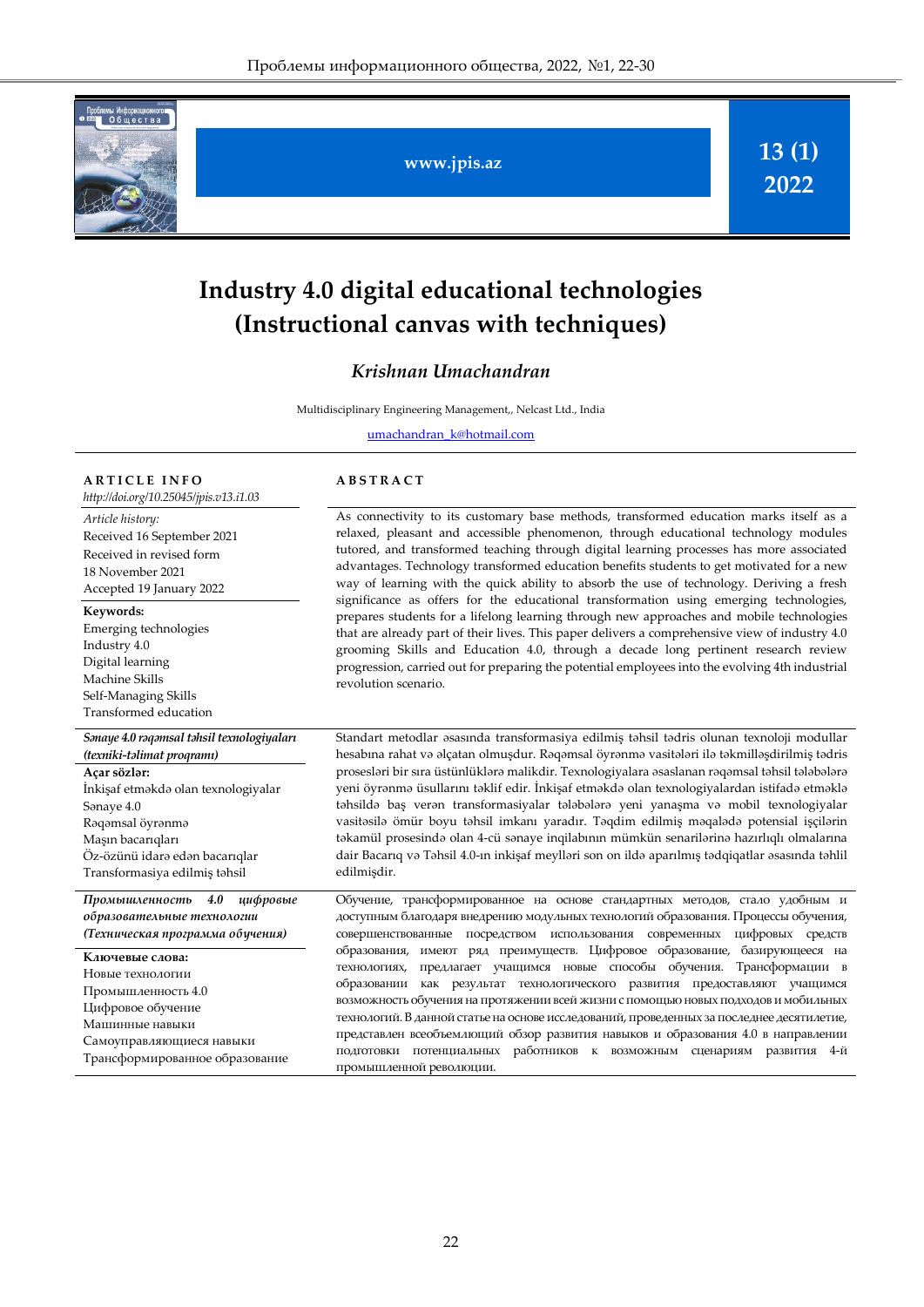# **1. Introduction**

Ī

ICT is a dominant revolutionary agent for formal transformed educational system, bringing modifycations in program content, instructional methods, evaluation, instructor learning etc., through information storage, recovery, and automation on the accumulated knowledge [1]. Education enables student's to become future leaders in all fields with tools at their disposal, exciting to lean, peer teach and challenge themselves, with the best use of the technology available to them [2]. Digital Learning system help student develop into an aggregated level of capability, becoming a free, responsible, adequate, and motivated; through surroundings which delivers more of knowledge in quantity, quality and development of reasoning ability [1].

# **2. The Grooming Template**

The digital paraphernalia keeps deriving new technology applications into industry 4.o requirements. The skills grooming template, has an acronym MASTER. The competent skills as in figure 1, Industry 4.0 grooming skills, under this umbrella are,

- Machine Skills
- Academic excellence
- Self-managing Skills
- Technology Skills
- Engagement Role Skills
- Radiant Skills

These skills are analyzed for performance factors such as

- Specificity student motivation determined by the content being taught to them, theory for creating situational interest and practical expectancy valued through engagement and achievement outcomes
- Accuracy repeated test measures analyzed for the variance, at various frequencies
- Ethicality is to understand morality and recognize honesty, self-reliance, and build character.

Then assigned on the cluster of personal skills namely the individual's cerebral, behavioral Finetunes, and applications. Digital technology will make transformed educational delivery more dynamic and effectual, by deploying to create a disruptive drift in the global transformed education market; where digital learning will travel away from a capital and talent intensive one into an easy fit digital facilitation easing for a competitive and more personalized delivery in transformed education, seeking more learners to engage in reskilling themselves to demands of the changing market needs.

# **3. Machine Skills**

The machining skills are concepts which integrate the concept of CPS and IOT [3], where Cyber physical systems architecture (5C) are Connection, Conversion, Cyber, Cognition, and Configuration. Cyber-Physical Systems combines computation and physical systems, together concerned with the actual interaction, thus completing the design concept, with the embedded systems controlling the processes as a sub-set of the inclusive CPS [4].

# **4. Academic Excellence Skills**

The five key practices for academic excellence ae determining a vision, generating a friendly climate, refining leadership, enriching instruction, processing people, information and methods for improvement [5]. Based on these the parameters are identified as Knowledge, analytical and executional skills, where knowledge includes basics, applied, and advanced; analytical covers numerical, logical, graphs, maps, and charts; while execution involves planning, articulation, group discussion, creativity, modelling, and presentation. The midpoint of assessment is academic features for the ability to provide evidence on the progress and achievement for a summative assessment and experience of engaging in sufficient in-depth subject knowledge and shaping the ability to engage in application for future [6].

# **5. Self-Managing Skills**

The technical achievements can be the desired outcomes, but the list of non-technical skills that help student to manage themselves to easily achieved the technical outcomes is self-managing skills [7]. To successfully persuade others, skills such as sympathetic communication, inspiration, empowerment, and self-awareness are compulsory, these are set of individual orientations which align with individuals Attitudes, Perception and Motivation. Initially hierarchy skills are for control through managing personal stress, up keep time, self-awareness and analytical problem solving. Then evolve clan or collaborating skills are communication, helpfully constructing teams and permitting teamwork are nurtured. These should evolve for market competitive skills such as encouraging others, gaining power and inspire to deal conflict. Finally culminating to proceed to create problems solving, creatively leading positive change, and fostering Innovation [8].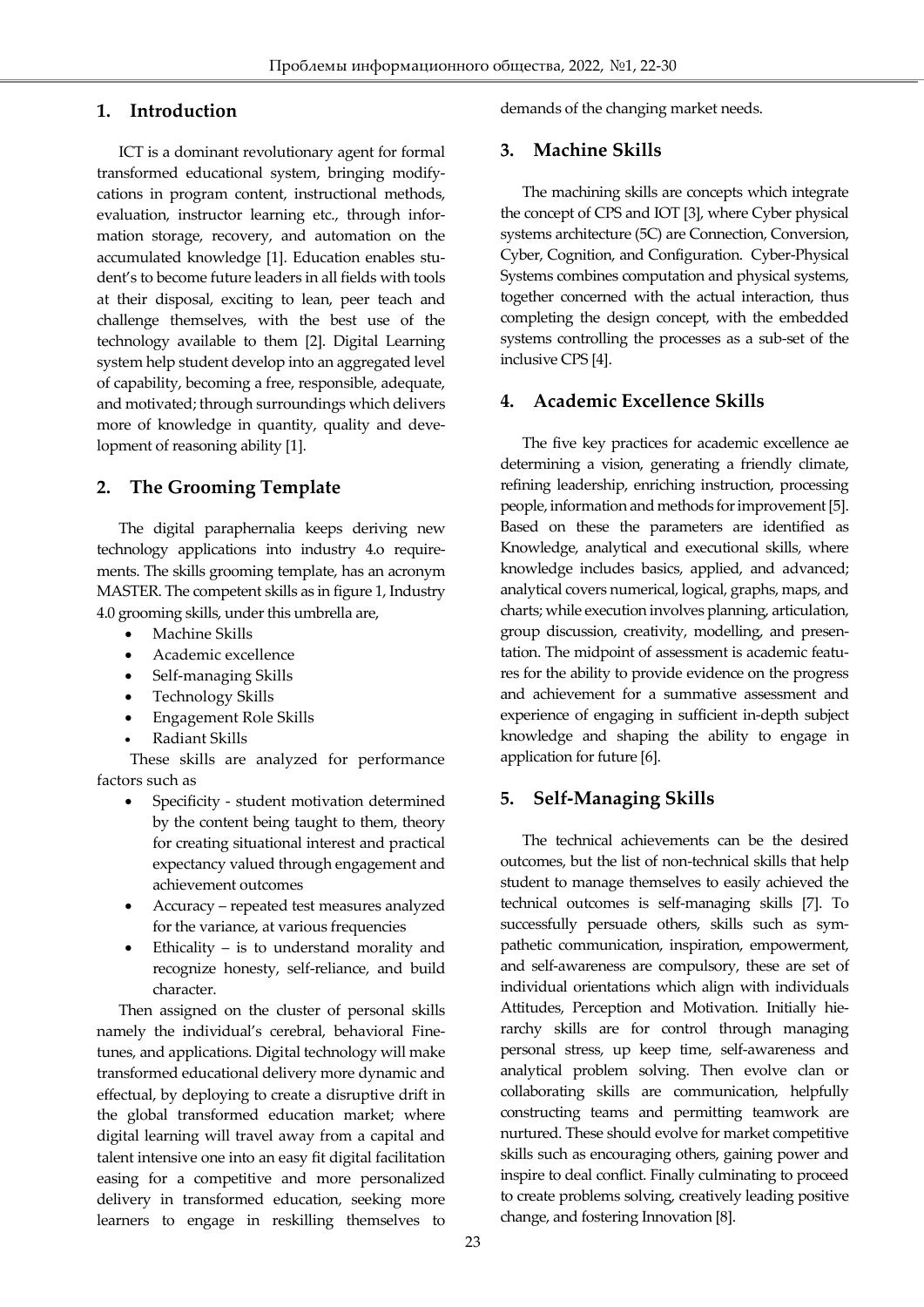

**Fig 1.** Industry 4.0 Grooming Skills

#### **6. Technology Skills**

Ī

Technology crops to offer various paybacks, extensive adoption of ICT has led to the emergence of the need to regulate business in response to industry disruptions and automation. Familiarizing technology to reform education is crucial to spring up economic growth, by addressing challenges, picking decisions built on the limitations in infrastructure and connectivity 9]. Technology permits teachers to distinguish, direct upgrading, dive profoundly into areas of study, motivate students to engage completely in a higher level and increase their academic achievement [10]. The industry 4.0 technologies are Simulation, Systems Integration, Cloud computing, Cyber security, Additive manufacturing, Augmented reality, IoT, Big data and Robotics.

#### **7. Engagement Role Skills**

Work engagement frameworks includes job resources such as self-sufficiency, skill diversity, social care, performance response, supervisor training, openings for expansion, and digital learning culture; individual's resources such as self-efficacy, confidence, and self-esteem; and work difficulties namely overwork, physical and emotional stresses, and work life balance; and values specifically performance, turnover intent, org citizenship creative behaviors, customer delight, and returns are roles that are required at work [11]. Industry 4.0 engagement roles have skills such as Operate, Maintain, Integrate, Regenerate and Leader. Form a improved context for complete revolution and approval of outcomes complete comprehensive participant engagement, on a shared vision and enhancing cooperation [12].

Operate includes connecting sensors, tethering, plug and play of interconnected machines. Sensors alter physical into electrical signs, to measure quantities in the environment, data is sent to the processing unit with minimal delay, real-time analysis to increase valuable insights [13], tether spooling and articulation of the sensor-head allows for observing the entire surroundings in real-time conditions [14]. Sensors and tethered structure host benefits for information processing [15]. The sequence is maintain, integrate, regenerate and finally leader. Maintenance is to understand the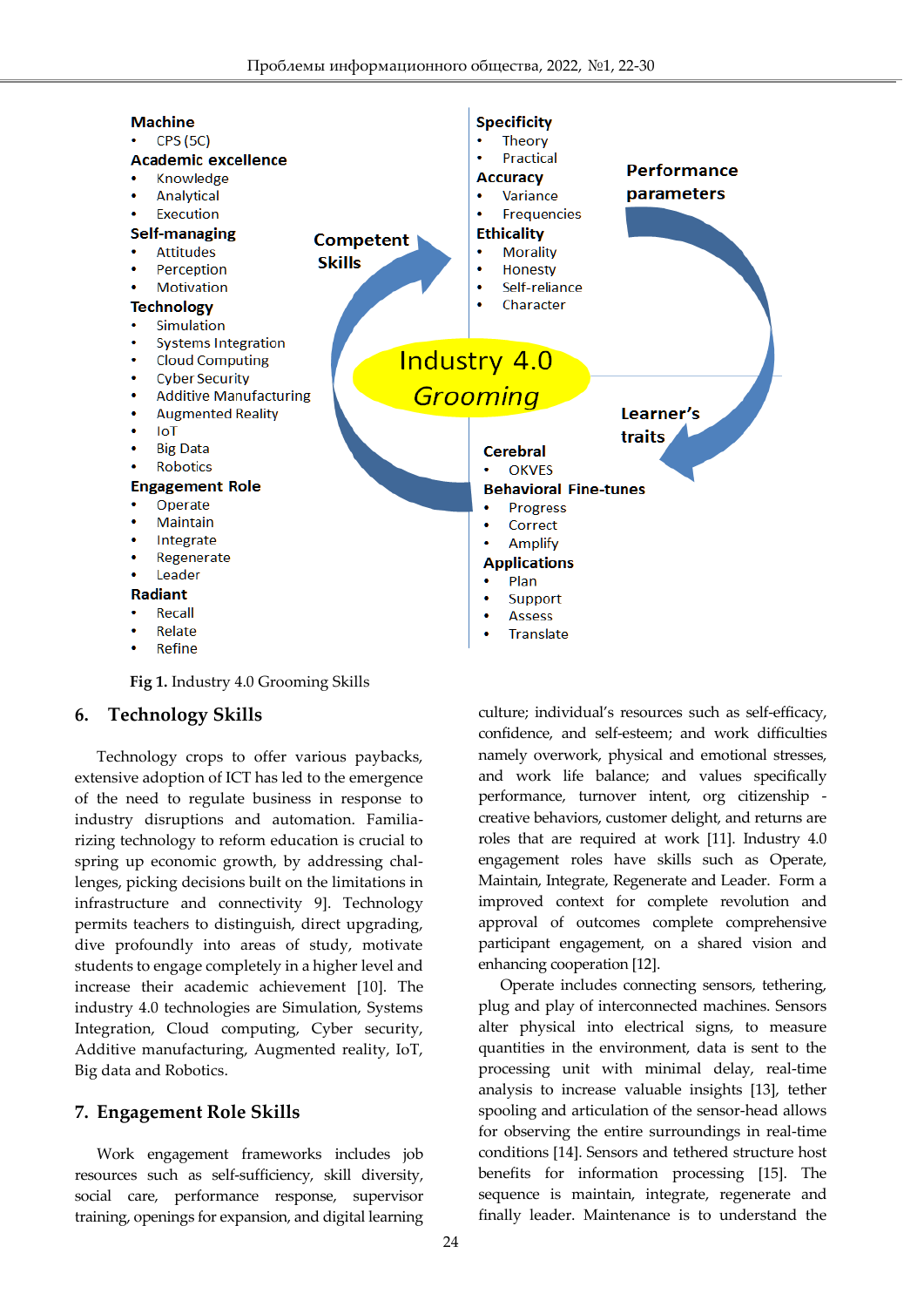performance of the machine with respect to aging, degradation, and health. To get the most out of maintenance, selection of mathematical model with optimization which operators are aware as per maintenance policy is crucial [16]. Integration is to handle Time and Memory space constraints of the machine, includes cluster analysis and data mining for optimizing, minimizing, or maximizing the output of the machine. Processing performance with the time and space complexity of algorithms are related to data dimensionality with attributes such as scalability, I/O performance, fault tolerance, real-time processing, and iterative task algorithms, computed with increasingly exponential data size for very large datasets [17]. AI can enhance human capacity by managing and exploring substantial datasets considerably swifter by communication through language processing, knowledge depiction in memory, machine learning and draw new conclusions without explicit programming and distinguish patterns and acclimatize to new situations. Regeneration includes simulation, synthesis, diagnosis, visualization, and decision making. Here the operators engage with various machines to achieve the enterprise goals by scheduling and routing all the available machines.

Cognition features to arrive solutions based on adaptive, Interactive, Iterative and contextual. While the scope involves engagement, decision and discovery, the landscape and include IBM Watson, Microsoft Cognitive Services, Google Deep Mind, and Cognitive Scale etc. Leader position requires them to configure machines to become self-control on resilience, variations and disturbances. These have great bearing on the things that relate to one another, with challenge on values of AI bioethics to be covered along with guidelines for new evolutions.

# **8. Radiant Skills**

Ī

This forms to include the following namely - Recall, Relate and Refine. Recall is linked to knowledge, remembrance, memory, recognition, identification, information retrieval, and 5WiH description. Relate is associated with applications, such as in problem solving; information to produce some result; use of facts, rules and principles, example of, or how significant, the context is. Refinement in the instructions, adjustment to the content or additional clarification, over time by getting the best response possible, improving the etiquettes through assignments, activities to improve based on experience of the responses effectiveness.

# **9. Industry 4.0 education**

This is an evolving education process which is innovative to include and deliver to satisfying the needs of the learners, as in Fig 2. Education 4.0.

### *9.1. Visualization*

Visualization is also called as See-learn, which includes displays, simulations, animations, videos, prototypes, working models, laboratory experiments, and online presentations. Visualization raises the level of communication, intensifies the critical thinking and delivers an analytical line to several snags inspiring the students to absorb, create supplementary appendages and emerge with newer skills suitable for handling perilous situations that would erupt during the application process. To achieve better visualization, the approach of experimentation leading to various methods of extraction of results can be envisaged. This improves the mental imagery during learning, instead of stressing complicated tasks of reading, writing, and math. These inputs leave lesser cognitive space to visualize content and ideas, and quite mundane instead of the enjoyable element that can enhance learning, recall, and emotional instruction.

Visualizing is not limited to mere imagination but includes more utilization of other senses such as touch, sound and taste etc. as the case may be for additional and influential digital learning results. Visualization aids in memory, communicates a lot of information, stimulates individuals to perform better during learning applications, and enhances attention as it retains the audience become very attentive on the subject matter. Machine learning and IoT integration increases automation, enhances communication, and facilitates self-evaluation to construct, analyze and diagnose subject matters even without the need of human intervention. Industry 4.0 emphasis Data visualization, hence requiring to groom the individuals in the ability to tune the human visual systems deliver firm connect and swift retort of solution through the manufacturing or business process taking care of various constraints across numerous levels of parametric and heterogenic data spaces; proves vital.

# *9.2. Personalization*

Personalization is mode for facilitating Selflearn within the student. This covers all mode of transformed education that includes beyond classroom cloud computing, mobile apps, Massive Open Online Courses (MOOC) and Social Media facilitations, informal learning, and peer learning.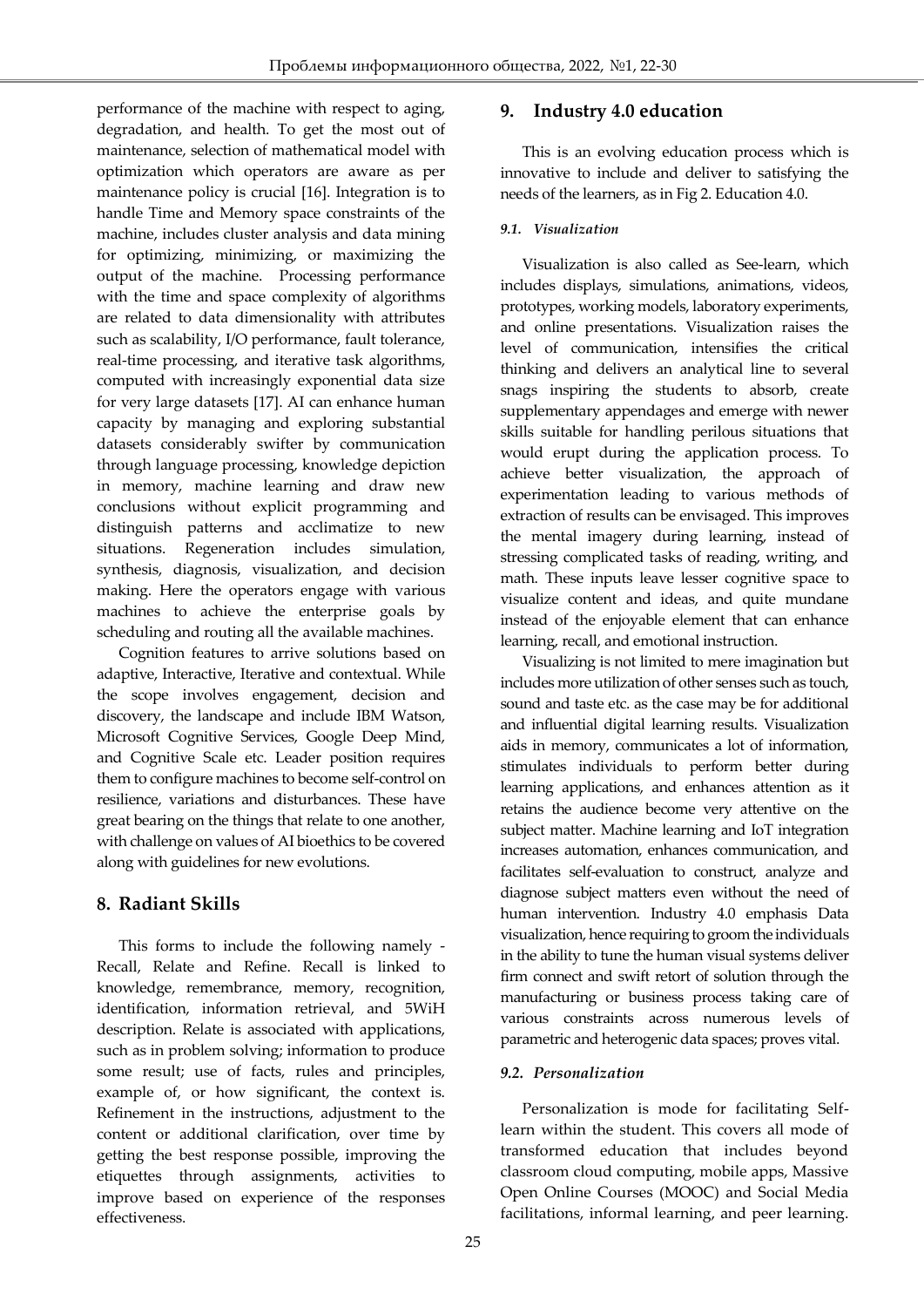Personalized learning approach customizes digital learning for every individual student's capability oriented input. Each student have unique strengths, requirements, abilities, and expectations, hence they should be delivered with learning plan's that are suited to their best of acceptance criteria. However in spite of the students learning skills and understanding pace, their absorption should be planed and kept on track meeting the standards transformed educational requirements, such as common evaluation, and application that would be either short or long-term goals. Personalized approaches are tested with customizable software that allows students to advance through body of knowledge (BOK), at their own pace of learning. This opens a novel technique of transformed education which focuses on technology, where the student's set their own goal independently matching their interests, and facilitating them to progress on their strengths and also face challenges.

Ī



#### **Fig 2.** Education 4.0.

The use of the IoT linking physical objects, sensors, integrated with cloud computing, augmented reality, and big data can set the transformed educational environment to provide useful data for mass personalization. Continuous innovations in transformed education identifies methods of digital learning and transformed teaching to learn-unlearn and relearn new ways of transforming the technology application to achieve able collaboration and coordination, which is inclusive and ubiquitous in its presence and operation.

#### *9.3. Gamification*

Gamification is associated with an element of informal approach to scintillate learning and teaching for better remembrance and recall. This process is also called as fun-learn, where the activities expands creativity and innovation, jig saw, puzzles, quizzes, riddles and interactive gaming simulations. In transformed education, the mode of gamification facilitates more possibilities in student engagement and inspiration through online settings. The teachers can position their students in realistic settings for grooming their abilities and expand directly with responses for their advancement and happenings, get recognized for performance, and feel through the learning experience as a contested task. Learning application through games needs to be derived from various sources such as implementing activities in a playground, or simulations of board games or even that of video games. This is a continuous evolution undergoing changes adopting scholarly inputs and improving by addition of new resources and technological enhancements consenting progressive course work experimentation [18]. Teaching establishments offers an ample tenacity of supplying knowledge encounters to take the lead through the unrecognizable awareness to the radiance of understanding. Every country needs a very careful, synchronized and high-quality progression of transformed teaching as it is the key conditions for the advancements that lead a culture established on learning and expertly deliver tremendous employment opportunities. Teacher's main responsibility is to develop competence, build capability to simplify and cheer students to connect the constraints of the job and oppose the challenges surrounding tutoring skills, rigorous didactic concepts and specialized skills. Industry 4.0 requires a variation in the orientation of teachers to be as facilitators of learning, then as contributors to teaching, safeguarding the transformed educational inputs and grow at the speed where the digital students are subjected to relentless checkup of emerging technologies lengthwise with conventional practices and also recommend anticipated changes pertinent to transformed education. Game permits to restart, play again, learn from mistakes, freedom to fail, test without fear and intensifies engagement. The use of gamification in the field of e-learning gains more popularity as it relates essentials connected with cinematic mechanics and dynamics than which is observed in a simple learning environment. This offer to intensify the student's engagement and endorse assured actions blended technologically to have a superior influence on online learning [19].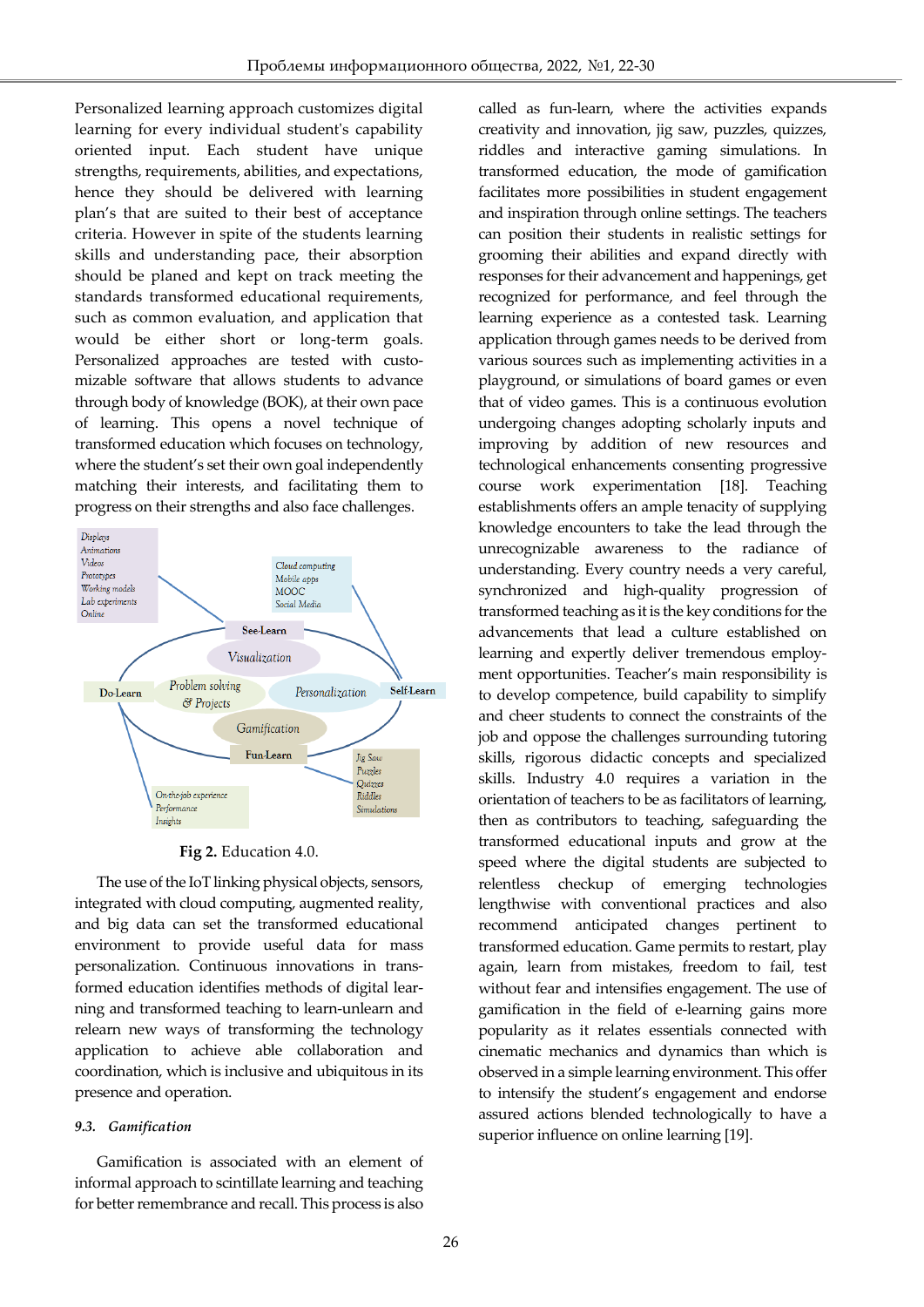#### Ī *9.4. Problem solving & Projects Enhancement: dolearn form*

On-the-job experience, performance, insights (OPI), includes all analytical, critical, creative thinking, computing skills and Networking. Practical, insightful intelligence focused on significant belief and action that is conclusive on the need provides better options to solve problems. Analytical thinking has various phases which when applied leads to discovery the efficacy of learning the origination. Critical thinking is the ability of investigation, combination, estimation, develop aids, simplify, and generate rationale to evolve a result, set-up points, being acute and complete in itself. In industry 4.0 environment this process is a digital design allowing students to contemplate and decipher problems along with their peers, and social networks through learning, organizing and promoting activities in problem representation, explore solutions, and apply corrective actions using multimedia features that allow them to interrelate and record the best option possible evolved through the directed process for innovation [20]. Industry 4.0 problems require application of knowledge and demanding activities, which cover acquiring, depicting, diffusing, operating, and controlling, as dynamic roles for in problem solving. The digitization of knowledge and demanded actions along with computing, and ICT in organizations have integrated horizontal and vertical intelligence that permits manufacturing through data being agile and converted into information, supporting seamless connection between physical and cyber spaces through embedded systems for executing cognitive tasks including those that are critical for the advancement of both the operational and business process [21]. Projects support student's to comprehend the consequences through technology assisted instruction; advance to build partnerships among various peer groups across institutional units, businesses, community associates and transact successful methods, facilities and scenarios. Students' expectations and evaluation of deliverables do have a jumble of inherent fear, to handle catastrophes, revelations and comparison phobia, which is otherwise a lesson from experience that can never be matched through any theoretical didactic inputs. Hence formative evaluation frames students for realizing on their wide-ranging assessments, which is the conclusion of learning along with feedback. Which ultimately diminishes the rebuffs including that of the comparison phobia? Modifications in personal self towards the approval of Industry 4.0 change initiatives include the engagement roles that

would offer benefits, based on their appointments in different kinds of roles that they would get to be positioned in the hierarchy of the organization. Interventions that which integrate basic skills along technical bring more positive attitude to have transformed education sandwiched between learners and enriched fulfilment. Therefore, it is essential that today's pedagogy conveys to students a lifelong success path through a global platform. Every establishment will have to expand its present skills support beyond the bar of that being acquired as a talent pool. Employees should be adaptable in attitude, participate in active learning, groom superior cognitive skills and be well informed in digital technologies.

### *9.5. Pedagogy & learning*

Choose knowledge and skills that are worth learning includes digital skills used in the digital devices, communication applications, and networks to access and manage information. The basic digital skills have to be learned by older generations. The internet brings a level of precision and scale unknown in the pre-digital age. Specific digital skills are required with support from expert practitioners for focusing on particular discipline as a strategy to bring social media with management tools on performance measurement, channel research, brand presence, influencer marketing, and paid verses organic connect the prospective and current users. Digital marketing mix, role significance, and professional lives are to be befitted from AI which offers an increasing role in new businesses, comparatively to the cinematic lore, to which it is exaggerated. In future machine learning will automatically facilitate utilities perform their jobs, predict and make decisions based on detailed computation of past experiences. Acquiring digital skills would determine, in the nottoo-distant future, to allow people to compete in context, with all non-manual roles will fulcrum on digital skills. The need for digital skills will become more pronounced for career climb as that necessary for those seeking promotions. The real encounter for Industry 4.0 is technological developments which endure rapidly to reap the benefits of fitment to business context. Students and teachers are puzzled with the array of tools and capabilities noticeable as an innovation opportunity, however unclear on the business situation linkage that has to be established. Those firms that handpick Industry 4.0 innovation validate their financial case and get to employ even though they are working on uncertain, exclusive barriers to change that should be cleared to renew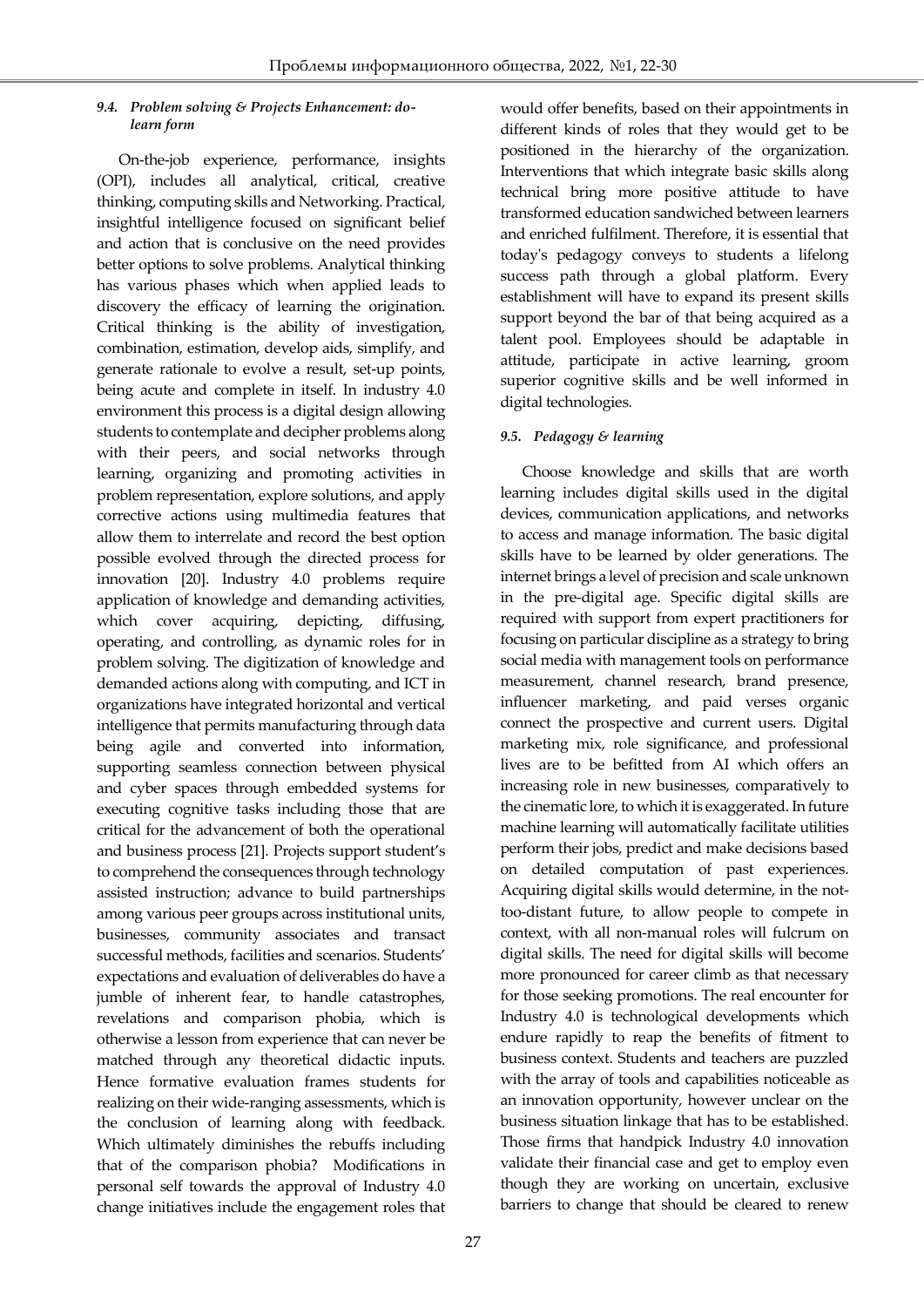through Industry 4.0, unraveling eminent paths which could be selected, rationalized for leveraging the functionalities that are available to them.

Ī

### *9.6. Set tasks above base capability within achievable limits*

Industry 4.0 undoubtedly powers significant improvements in the technology, with enormous cultural and change elements that necessitates varied combinations and determined resolution those efforts, the act of transforming the early hurdles to sluggishness. Firms should prompt their core processes and identify the aching sockets redress with prospects that can certainly ironed out for facilitating transformation. The strategy should be complete and should not be inadequate like selectively picking emerging technologies such as IoT, AI, ML, DL, A/VR, Cloud-fog-edge etc., and find a usage for implementation, that would evidently bring unevenness in results declining the credibility of the development. IoT is an inter-relative structure of AI, and enterprises are still functioning to plug the fissures in its security, thus complication of the activities shrinks its capabilities. While the manufacturing technologies increases the product and service quality. Industry 4.0 leads to solve the problem of structured manufacturing into a flexible, on demand style, enabling human capital to carry out multifaceted, agile responsibilities with production oriented training required with new technologies [22].

### *9.7. Risks and stretch in learning*

Correlated with the development of skills are risk management, leadership, and self-organization. Industry 4.0 implementations create financial, environmental, technical, and communal risks, largely due to job losses. Social risks can be organized by reskilling for the technical risks, carefully handling the IT security. Management with able predictive tools can anticipate and manage all threats though complex in nature can be digitalized and collaborated to generate fresh behavior, communal and comercial practices [22]. Industry 4.0 aids to reduce the need for workers as the key carters in manufacturing or services; In addition they support mass customization in enterprises which see flexible claims from their consumers who are very demanding, than the deliverables from standard product. Fall in labor cost, improved asset use, reimburses modernization related depreciation, better value of product's improvement in quality, and flexibility for customization which allows for enhanced changeover time, downtime, reliability and inventory. Industry 4.0

determines to transform organization's processes, enhance the output of industrial technologies create real-time digital twins of engineering settings that is vital to acclimatize to the varying environment of the digital resources. Firms for adoption of Industry 4.0 range in all forms, from uninterested to fully- automated, are evaluated for level of impact across key indicators such as virtualization, value chain, disruption, resource efficiency, and policy regulations.

### *9.8. Encourage community of learners*

Emerging technologies applications for transformed teaching and learning, develops capable resources groomed for sustainable growth and expectations, leading to superior efficiency in the business flow and progress autonomous acumen for taking advantage with Industry 4.0 structure. The level integration of systems, create smart machines and products that communicate and work in flow with one another [22]. Millions of youths globally are employed below their expectations either as un or under employed, whereas the firms have job requirements that cannot get filled. The mismatch between available skills and expected needs are unaddressed, intensifying the problem affecting the progression towards Industry 4.0 Revolution which is an amalgamation of assets both physical and digital aiming to transmute the smart society, to flourish economically offering job opportunities and enriching quality of lives. To support potential employees to discover their opportunities and obtain employment, to prosper within their employment, inputs such as core knowledge, mathematical proficiency, digital suaveness, content writing and presentation, professionalism such as timely delivery, following social norms and etiquettes are groomed.

### *9.9. Choice to pick interest areas, and model with a mentor*

Economic and social changes in the surroundings challenge business with substantial forces, demanding to implement value optimization models and advance their earnings, margins, and share of market. Innovation models result from data; analytics and automation changes. Competitive lead through affordable skills in workforce progressively positions developing markets onto a enlargement model, reaming financial emergence, incipienting the economic needs into educational and training facilitations to develop skills, specially the digital learning demanding a spurt in the employment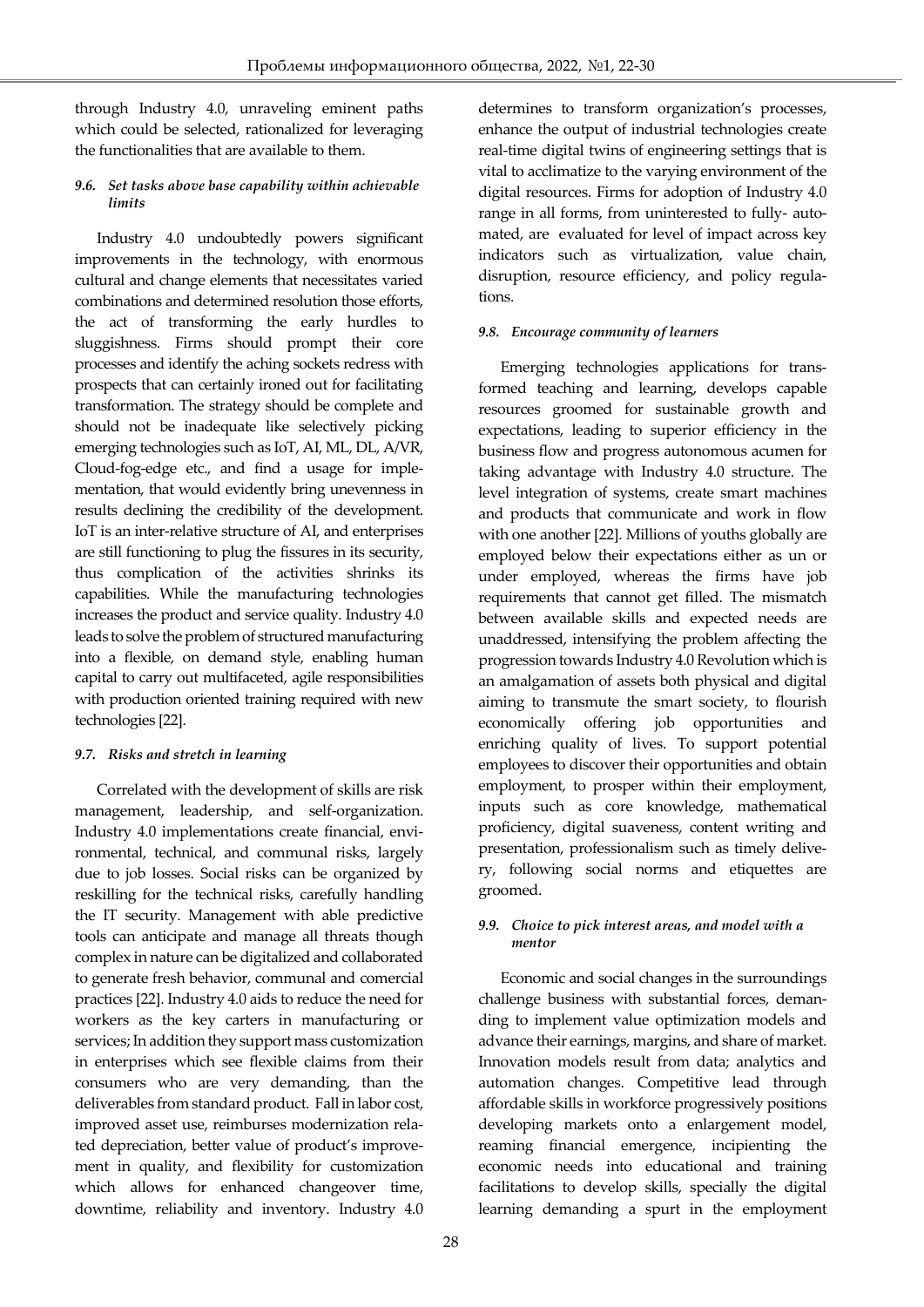market [22]. To support the employable by integrating and collaborating with stakeholders viz. customers, peers, and leadership requires polishing of communicating and critical thinking skills. Creative collaborative adaptation with initiative for socio-emotive team connect offering to build confidence and empathetic mindset with inclusive of awareness in culture leads to 4.0 leadership. The technology driven technical domain expertise, required to perform tasks that are job-specific can be reached by developing programming skills in coding, PMS, cost and finance prudence, sector specific operation, including those functions that are multi skilled for internal and external coordination.

Ī

#### *9.10. Online 'learning – asynchronous' & 'teaching – synchronous'*

For Industry 4.0, subject to the industry, there would be sector specific skills to be developed in the human inputs that would be different from others and divergent with respect to the processes, abilities requires for and demanding tasks. The human capital will therefore have significant partaking in the labor and would endure a transferal of careers and learning. Industry 4.0 era would have involved people contribution in the all-inclusive manufacturing or service system, which could comprise of system designers who are workers as well as customers of products or goods serviced. The requests and wants of every employee collaborated in the value stream would get built-in into the structure interacting with their necessities and obligations amid every person connected [22]. It is very common nowadays that many education institutions started offering online and blended instructions with inperson teaching. This flexibility came up due to influencing factors which included meeting student's flexible schedules, additional courses and student enrollments leading to access enhancement for higher education [23]. The industry 4.0) has changed the landscape, controlled by AI and cyber physical system that enabled Man-Machine interface revolutionized to deliver future work life with smart robots replacing human activities. Thus education was guided to connect information and abilities for innovation leading to focus educational development and skill enhancements to be customized, accessible globally and become virtual [24]. Built on systematic models and optimization of processes, all information related to the product, process and resources are merged and collated as a knowledge and skill pool [25]. This book of knowledge is taught on a synchronous mode while the learning is facilitating

through asynchronous mode. Synchronous teaching means two or more learners are connected to the teacher simultaneously and in real-time through the same platform or communication channel, such as a video conference. While asynchronous enables learners to access the same shared content from various time zones and locations, using a e-learning websites from different locations [26].

# **10. Conclusion**

There are various traits being expected to fulfill the skilling part in the people resources such as Initiative, creativity, innovation, resilience, industriousness, curiosity, risk-taking, courage, acumen on execution of business and optimism with future. These are required so that the knowledge and abilities can support in creation and construction of a workplace opportunity into a success drive for a new entrant to be flexible and offer their services to be either a freelancer, or work on contract and engage into a self-initiated at work. Tomorrows industry will be lean-mean and agile, with optimum use of less resources as that which is required for serving the customer requirement, ondemand with less time to response and enhanced credibility to delivery parameters.

# **References**

- 1. David, Moursund. (2005). Introduction to Information and Communication Technology in Education, 1-121. https://darkwing.uoregon.edu/~moursund/Books/ICT/ICT Book.pdf
- 2. Kanika, Budhwar. (2017). The Role of Technology In Education, International Journal of Engineering Applied Sciences and Technology, 2(8), 55-57.
- 3. World Bank Group (2020). Remote learning, distance education and online learning during the COVID19 pandemic, A Resource List Prepared by the World Bank's Edtech Team, 1-44.
- 4. Ioan, Dumitrache. Ioan, Stefan, Sacala. Mihnea, Alexandru, Moisescu. & Simona, Iuliana, Caramiha (2017). A Conceptual Framework for Modeling And Design Of Cyber-Physical Systems, Studies in Informatics and Control 26(3), 325-334.
- 5. Wallace (2013). The School Principal As Leader: Guiding Schools to Better Teaching and Learning, The Wallace Foundation, 1-28.
- 6. Alfredo, Becky, Alison. (2018). Soft Skills (Academic Guide / Teaching Materials), European Commission, England: Shoo Fly Publishing.
- 7. AMM, Sharif, Ullah. (2020). What is knowledge in Industry 4.0?, Engineering Reports. 1-21.
- <https://onlinelibrary.wiley.com/doi/epdf/10.1002/eng2.12217> 8. Barbara, Karni. (2020). What Technology Can and Can't Do For Education, Inter-American Development Bank, 1-143.
- 9. David, A, Whetten. & Kim, S, Cameron. (2011). Developing Management Skills, Prentice Hall, 1-744.